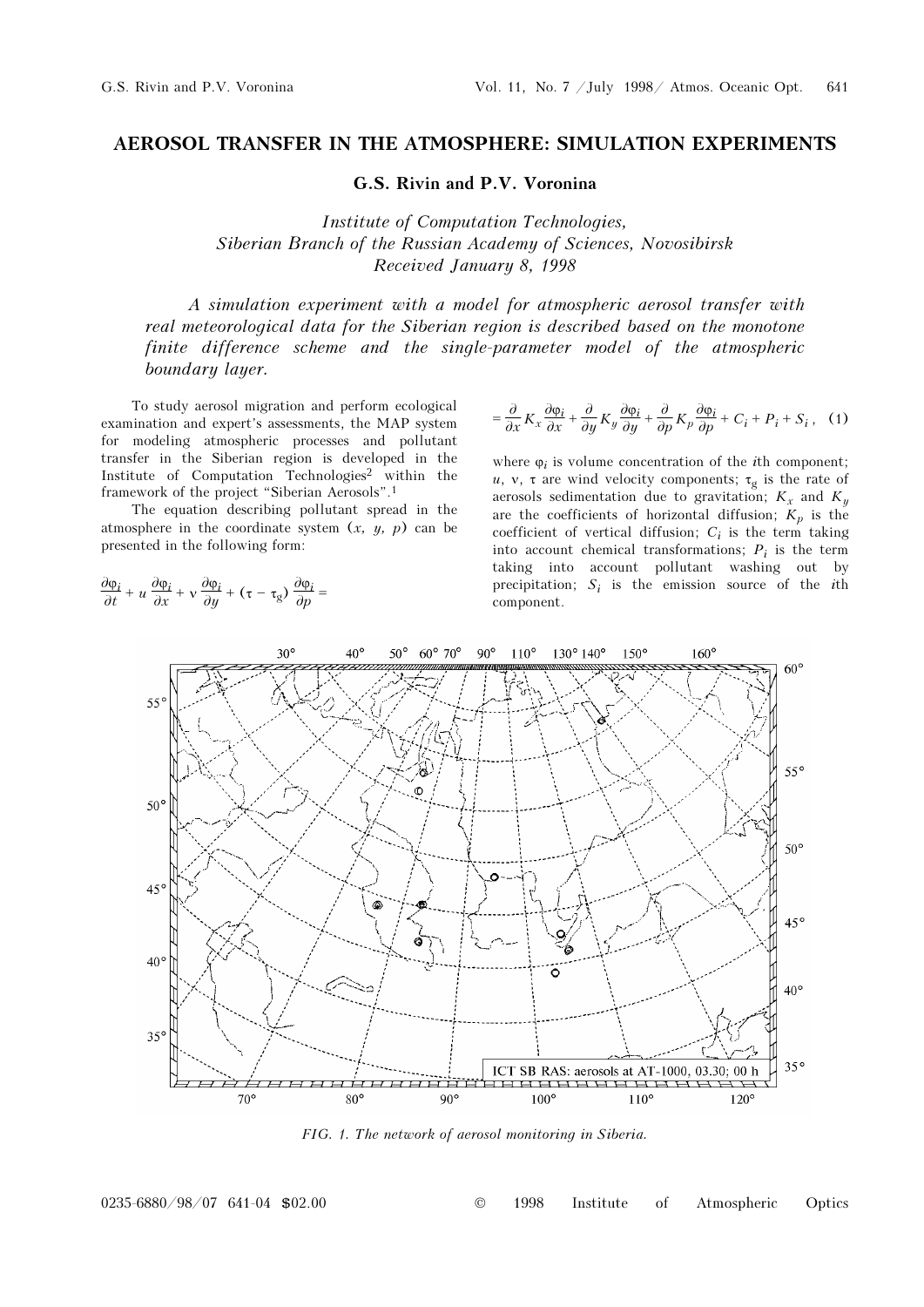

FIG. 2. Fields of aerosol concentration at a surface of 1000 hPa for 12:00 (a) and 24:00 L.T. (b).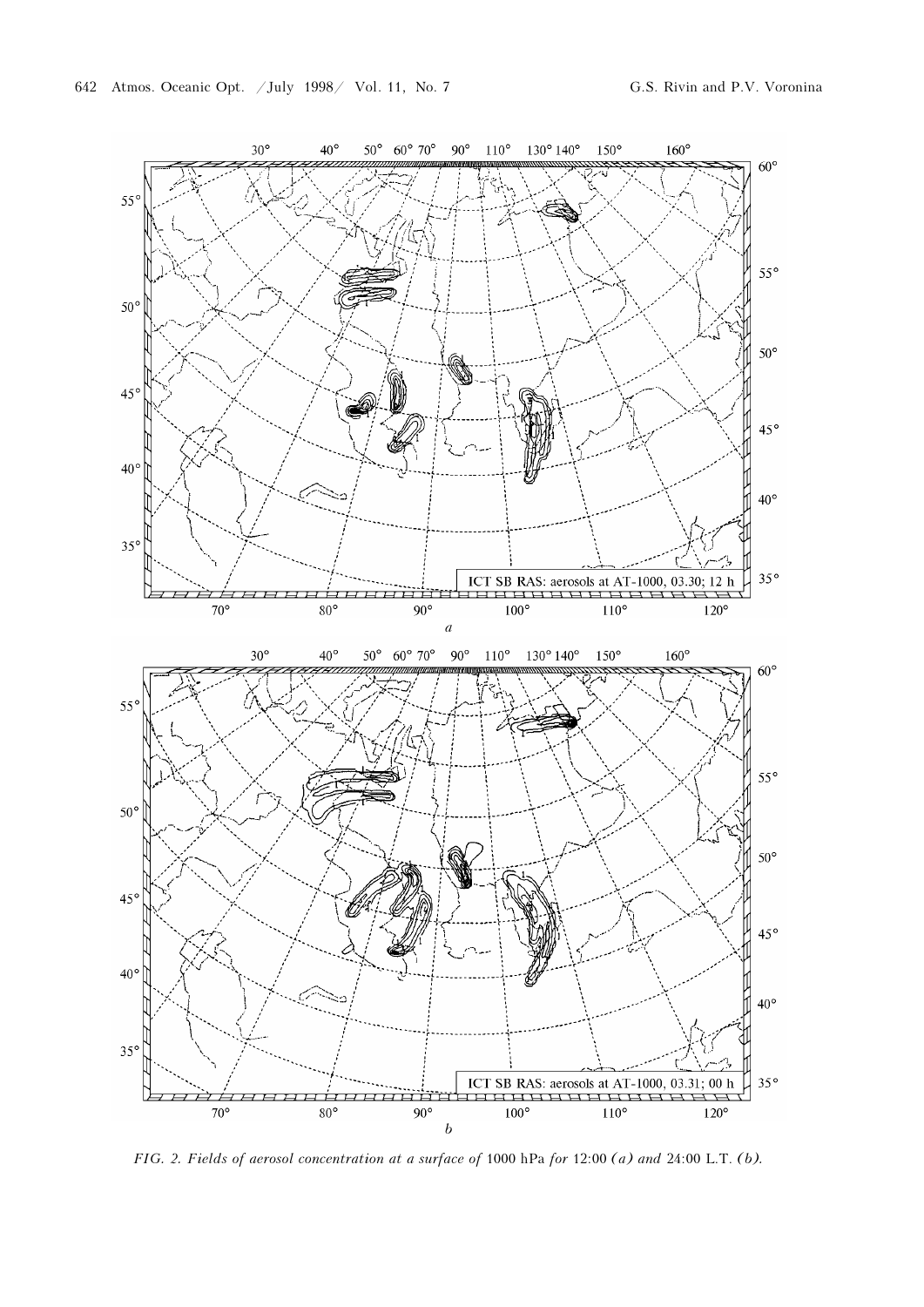

FIG. 3. Fields of aerosol concentration at a surface of 970 hPa for 12:00 (a) and 24:00 L.T. (b).